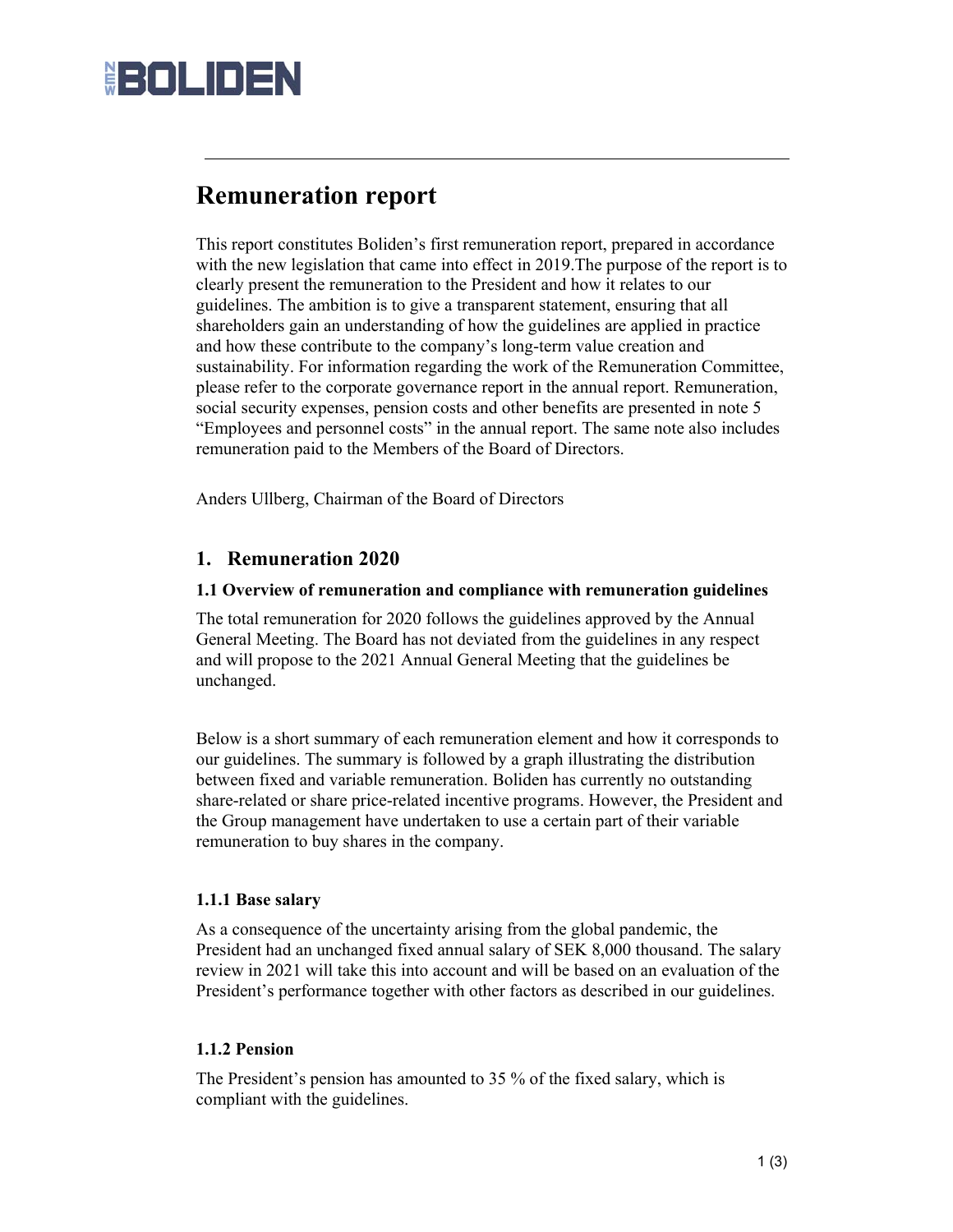# **BOLIDEN**

## **1.1.3 Benefits**

Other benefits amount to SEK 27 thousand, corresponding to 0.3% of the base salary.

### **1.1.4 Variable remuneration**

The variable remuneration may not exceed 60% of the fixed salary. The outcome for 2020 was SEK 3,361 thousand, i.e. 42% of the fixed salary, and will be paid in 2021. Please refer to section *1.3 Table of variable remuneration* for a detailed overview of performance criteria and goal fulfilment. The President has undertaken to buy shares in the company for a certain part of the variable remuneration (SEK 560 thousand).



### **1.2 Table of total remuneration**

The table below presents the total remuneration paid to the President in 2019 and 2020.

|                     | <b>Financial year</b> | <b>Fixed remuneration</b> |         |                 | Variable remuneration |                     | Total<br>remuneration |
|---------------------|-----------------------|---------------------------|---------|-----------------|-----------------------|---------------------|-----------------------|
| <b>SEK thousand</b> |                       | <b>Base salary</b>        | Pension | <b>Benefits</b> | <b>Disbursed</b>      | Earned              | - earned              |
| President           | 2020                  | 8.000                     | 2.766   | 27              | 2.941                 | 3.361<br>$\uparrow$ | 14,154                |
|                     | 2019                  | 8.000                     | 2.793   | 69              | 2.551                 | 2.941<br>2)         | 13,803                |

1) The amounts are attributable to 2019 but w ere disbursed in 2020 2) The amounts are attributable to 2018 but w ere disbursed in 2019